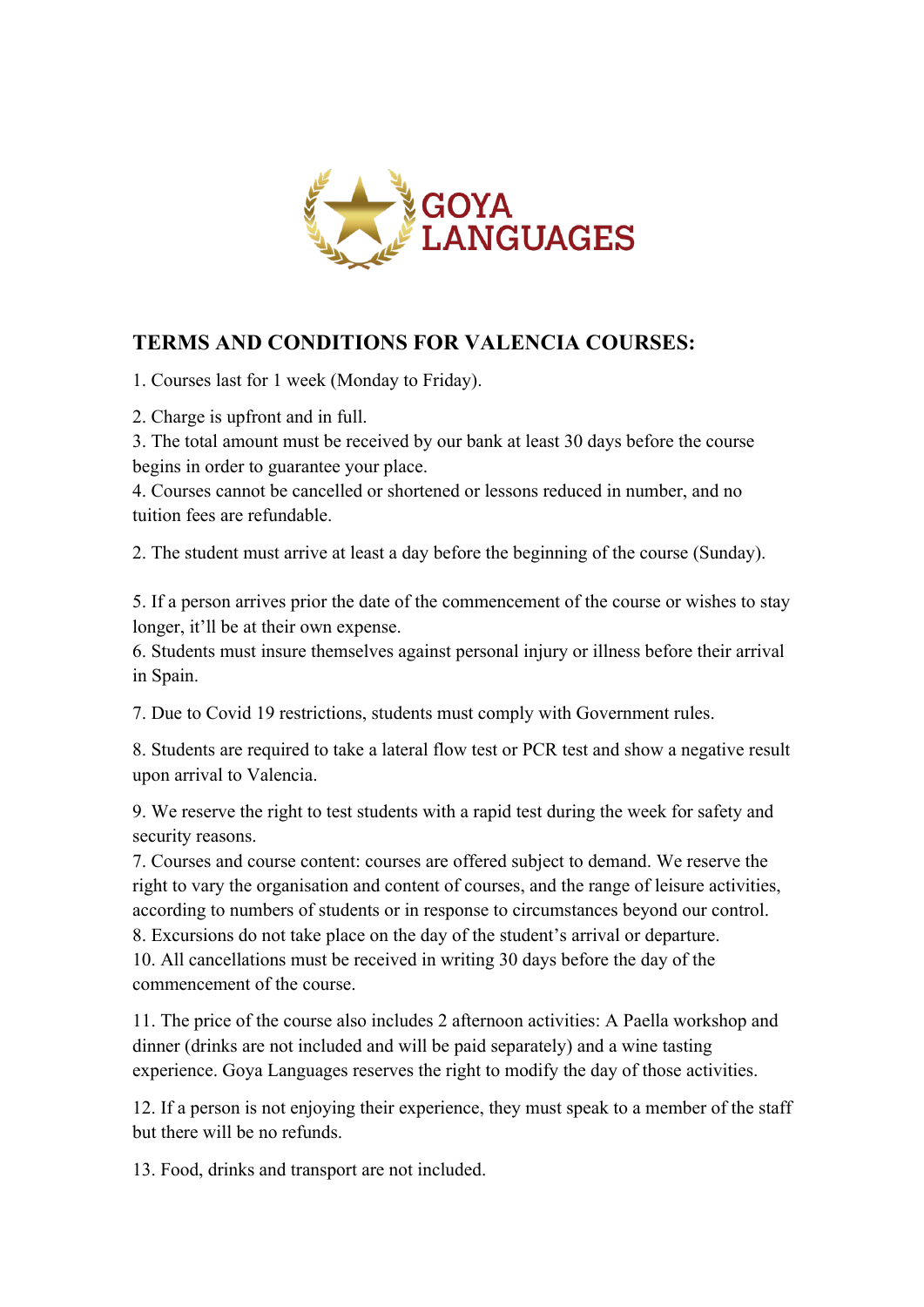### **VISA POLICIES:**

- 1. **Each student is responsible for processing their visa application.**
- 2. The visa is at their own cost.
- 3. This is an organized stay and the main purpose of the trip is leisure and not to study.

# **WHAT HAPPENS IF MY VISA IS REFUSED?**

In the case that your visa is refused and you provide us with more than 30 days of notice, a refund is only payable by Goya Languages after being shown documentary evidence of a visa refusal. We will then refund fees paid minus bank charges and a £250 administration fee.

# **DISCIPLINARY CODE:**

- 1. Goya Languages reserves the right to terminate without notice the course of any students who seriously or persistently misconduct themselves in their classes or accommodation during their stay, or who persistently fail to attend classes or meet the attendance requirements of the course.
- 2. Since our students are all adults, Goya Languages won't tolerate any person who attends the lessons or afternoon activities under the effects of alcohol.
- 3. Action in such cases is at the discretion of the Principal or Centre Director, and in the case of visa nationals the relevant authorities are informed that a course has been discontinued early for disciplinary reasons.
- 4. There is no refund of tuition fees in these circumstances.
- 5. Any unused accommodation fees after the payment of outstanding amounts due won't be refunded in accordance with our terms and conditions above.
- 6. Due to Covid 19, every person MUST wear a face covering at the hotel, in restaurants and during indoor activities if the Spanish government considers it mandatory.

## **ACCOMMODATION AND TRAVELING:**

- 1. Each student must book their flight tickets and accommodation.
- 2. Goya Languages will provide recommendations, but the student is ultimately responsible for booking their own stay and transport.
- 3. Goya Languages is not responsible for any issues at the accommodation.
- 4. If the flight company cancels a flight, Goya Languages won't be responsible, and no money will be refunded.